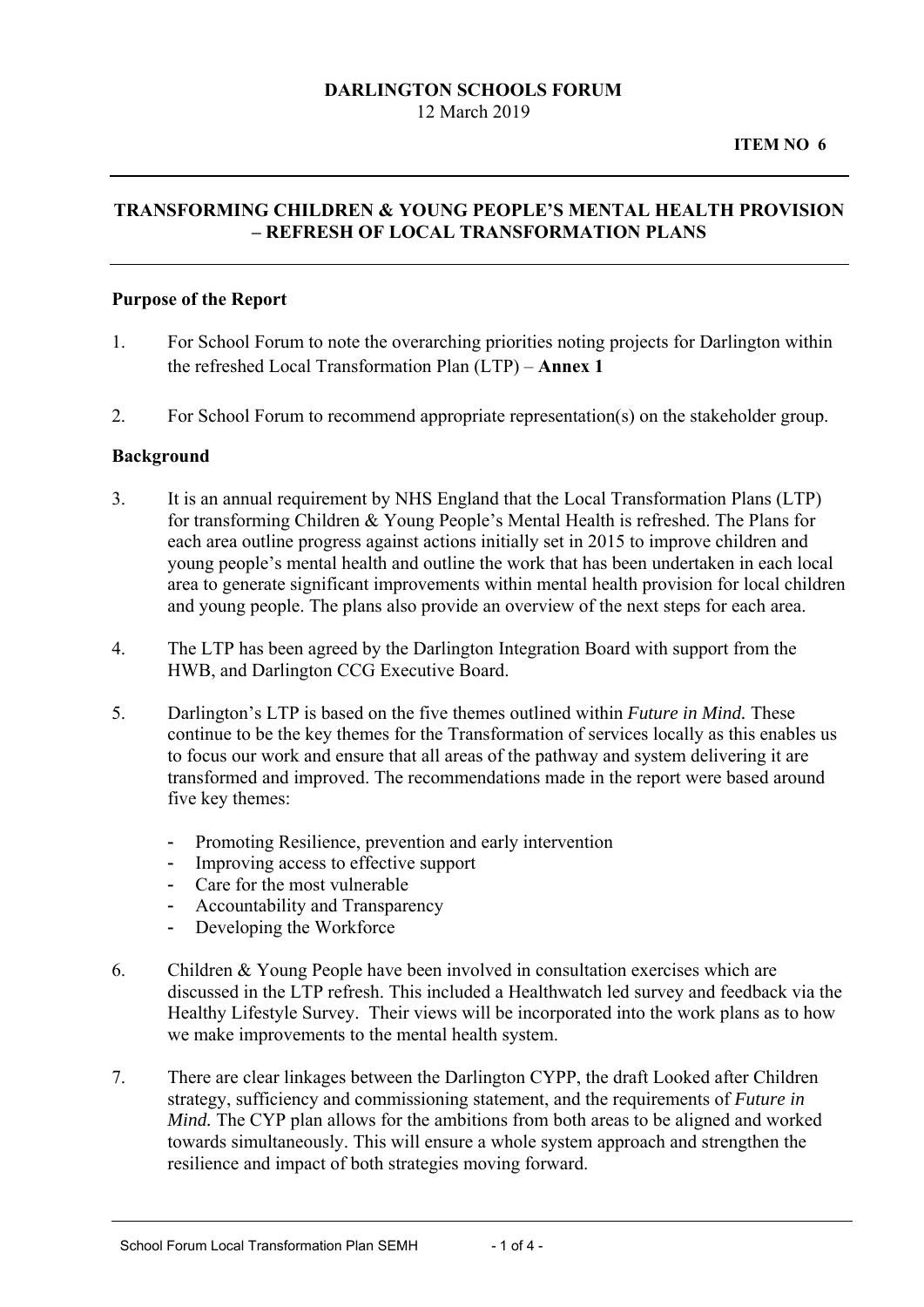8. The LTP also incorporates the LA Early Help strategy and 'The Charter' to tackle the causes and effects of poverty.

# **Progress To Date**

- 9. Since the inception of Future in Mind the focus from a Local Authority perspective has been on upskilling schools through Mindfulness, Mental Health First Aid, Peer Support and through Anti Stigma campaigns commissioned and managed by Public Health England and Education Services.
- 10. In 2017-18 we have undertaken a range of improvements to achieve our vision. Overarching successes, which are described in more detail in the plan, have been:
	- Successful engagement of schools and Specialist CAMHS service through the Anna Freud School Link Programme, leading to an improved partnership.
	- Engagement of a clinical lead for Darlington.
	- Improved partnership between Health and Education leading to improvement in the SEND agenda (Social, emotional, mental health).
	- Joint Commissioning with a cohort of schools to develop and pilot projects in 18/19 (see separate paper).
- 11. The CCG has also invested in CAMHS specialist services; enabling the Crisis Service to be available 24/7, supporting the development of a Tees-Wide Eating Disorder Service, funding Primary Mental Health Support Workers (PMHW) and Early Intervention Psychosis.

## **Future priorities**

- 12. Following the publication of the *Five Year Forward View Mental Health* (FYFVMH) goals (which align with *Future in Mind*), CCGs are assured in terms of progress towards achieving those goals.
- 13. The details of what needs to be achieved by 2020/21 are:

|                | Five Year Forward View Mental Health Goal                                                                                                                                                                                                               | <b>PROGRESS</b>                                                                                                                                                                                                                                             |
|----------------|---------------------------------------------------------------------------------------------------------------------------------------------------------------------------------------------------------------------------------------------------------|-------------------------------------------------------------------------------------------------------------------------------------------------------------------------------------------------------------------------------------------------------------|
|                | Developing and refreshing a children and<br>young people's mental health Local<br>Transformation Plan on an annual basis,<br>ensuring milestones are achieved, funding<br>allocation is robust and agreed across the<br>system and impact is monitored. | Darlington has worked with children, young<br>people, parents/ carers and across the whole<br>system to agree and develop a LTP and vision<br>for children's mental health services.                                                                        |
| $\overline{2}$ | A dedicated community eating disorder service<br>is provided achieving the access and waiting<br>times set out nationally in the Eating Disorder<br>Guidance, and that the provider is part of the<br>Quality Network.                                  | A Darlington and County Durham Community<br>Eating Disorder Service for children and young<br>people has been implemented and complies with<br>the national guidance, meaning that young<br>people now receive a NICE compliant service,<br>closer to home. |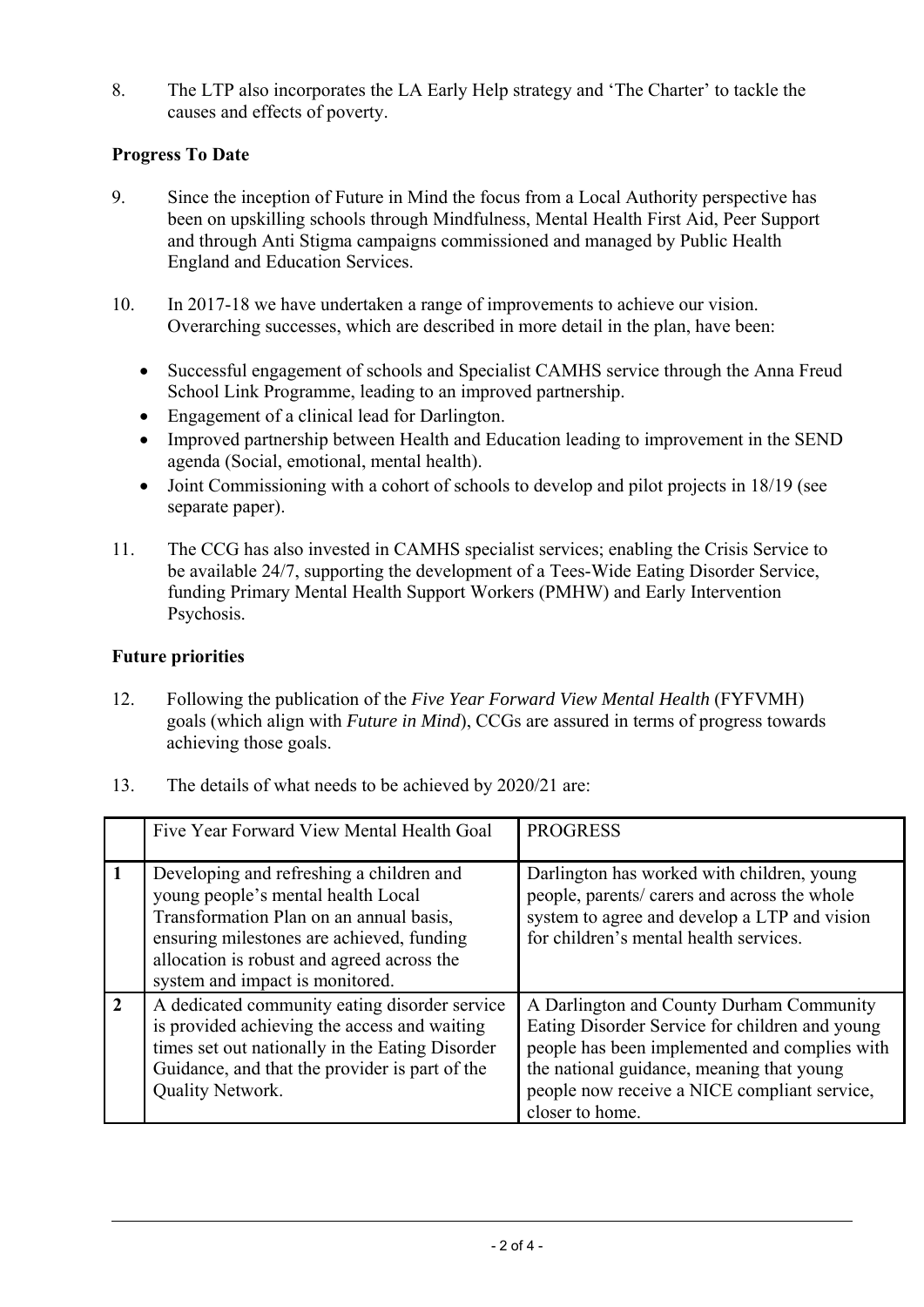| $\mathbf{3}$            | Joint agency workforce plans aligned with the<br>roll out of Children and Young People's<br>Improving Access to Psychological Therapies<br>(CYP IAPT) programme. | Darlington is a member of the North East,<br>Humber and Yorkshire Learning Collaborative<br>for CYP IAPT.<br>From 2018, Darlington CCG has taken over the<br>Partnership lead role and has prioritised<br>expanding the partnership and embedding it<br>within the LTP steering group.<br>Following a recent support and challenge<br>session, we are in the process of developing an<br>action plan to embed and widen the CYP IAPT<br>programme further. This is discussed in greater<br>detail in Section 8 of the plan. |
|-------------------------|------------------------------------------------------------------------------------------------------------------------------------------------------------------|-----------------------------------------------------------------------------------------------------------------------------------------------------------------------------------------------------------------------------------------------------------------------------------------------------------------------------------------------------------------------------------------------------------------------------------------------------------------------------------------------------------------------------|
| $\overline{\mathbf{4}}$ | Ensuring there is a mental health crisis<br>response especially out of normal working<br>hours.                                                                  | The CCG has commissioned TEWV to provide a<br>Paediatric Mental Health Crisis & Liaison team<br>based in the Darlington Memorial Hospital. This<br>service is provided 24/7; 7 days per week and<br>meaning that CYP presenting at A&E with<br>mental health issues get the appropriate timely<br>response. This is helping to reduce inpatient<br>admissions both within Darlington and across<br>Tier 4 beds.                                                                                                             |
| 5                       | Collaborative commissioning plans between<br>the CCG and NHS England with regards Tier 3<br>and Tier 4 CAMHS.                                                    | The CCG is working with NHS England and<br>TEWV on the New Models of Care agenda to<br>develop collaborative commissioning plans<br>around crisis care and inpatient pathways.<br>Reinvestment by TEWV into an intensive home<br>treatment service aligned to the Crisis Team has<br>helped to reduce Tier 4 bed days, allowed CYP<br>to be supported in their own homes thereby<br>creating better outcomes.                                                                                                               |

## 14. In 2018-19 the priorities of the LTP include:

- Partnership working between Darlington and CCG bidding process to be a Green Paper Trailblazer site. The bids were produced through a multi-agency approach utilising knowledge and experience from Local Authority, TEWV, schools, Independent Psychological providers, VCS and the CCG. Unfortunately Darlington was unsuccessful in the Trailblazer bids however we will continue to work as partnerships to achieve these priorities. We will utilise opportunities available through joint commissioning to pursue this vision.
- Supporting the Local Authority Careers Enterprise Fund project. Future in Mind will support a Gypsy Roma Traveller (GRT) Children and Young People (CYP) project 'Moving On, Aiming High'. Delivery of Circle of Friends' Peer Support in Schools. (see separate paper)
- Development of Joint Commissioning of low to moderate level services for children and young people with SEMH (see separate paper).